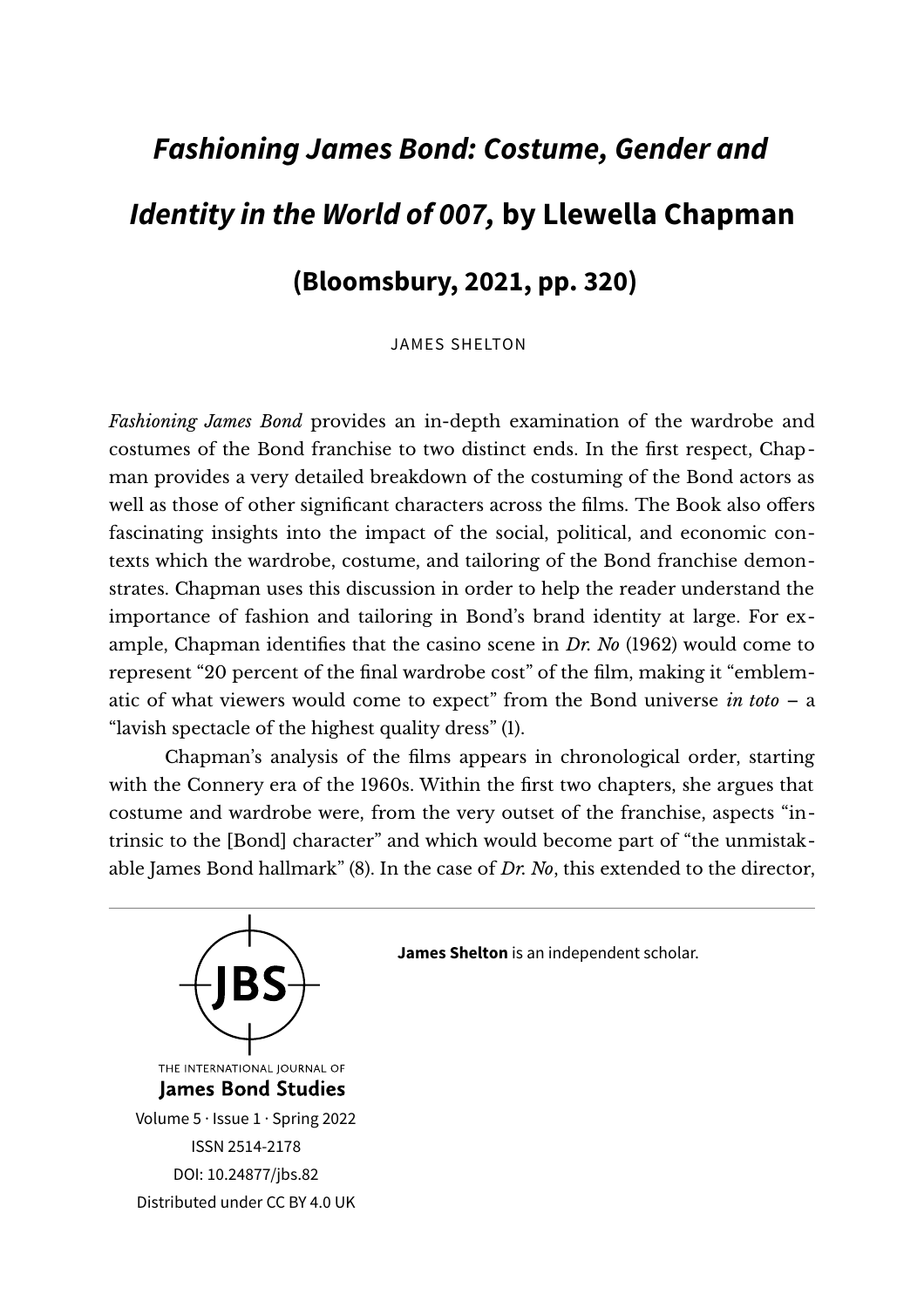Terence Young, who "assist[ed]" Sean Connery and "trained him in style and etiquette" (9). An element of function was necessary for Bond's costume, however, in that Bond's suits needed to be cut in such a way that allowed for the carrying of a gun – meaning that the suits had to be "just that little bit fuller" (11). Costume also led to the establishment of certain themes that would persist throughout the franchise – *Dr. No,* for example, uses the "visual signifer" of "the infuence of Asian dress" to "represent the cultural politics of Bond villainy" (25). Chapman also highlights the fact that deliberate concern was taken to ensure that the clothing and costuming of the flms were not a "self-serving device", and that they should – as *From Russia with Love* (1963) costume designer Jocelyn Rickards states – "carry with them a number of messages, like what kind of school the character went to, what newspapers he or she reads, what political affiliation he has, [and] what his sexual inclinations are" (33).

The Connery era also established several "semantic codes" (44) for the franchise as a whole, including "the reoccurring theme of 'fashionable' weapons" (35) and the role of sexuality and fashion in Bond's ideological conversion of "bad" women (53). This is discussed in the third chapter on "Lifestyle, Fashion and Marketing in the 1960s", and references the British *zeitgeist* created by the Bond flms at that time, which were "omnipresent in advertising and commodity design" (63). Chapman notes that several "Bond-branded products" were marketed commercially outside of Great Britain (73). The fourth chapter focuses on the interregnum provided by George Lazenby's portrayal of Bond in *On Her Majesty's Secret Service* (1969). Lazenby's outing is notable due his range of costume changes – the most "of any actor to play Bond in one flm" (84) – the signifcance of a foral theme within the flm (91), and a marketing campaign that was unusually "aimed at the female market" (93). The fifth chapter then discusses Connery's return to the role in *Diamonds Are Forever* (1971); and Chapman notes interesting disparities in British and American press discussions of the assassins Wint and Kidd and their homosexuality.

The following three chapters offer an extensive analysis of the Roger Moore era. Chapman's discussion of *Live and Let Die* (1973) notes frstly the continuing trend of modelling the villain's costume after Bond's. Yaphet Kotto, who payed Moore's frst nemesis, Dr. Kananga, recalled of his frst meeting with Moore

I walked over to [Roger] and I said: "How do you like this new suit Julie [Harris, the costume designer] just made for me?" He looked at the suit and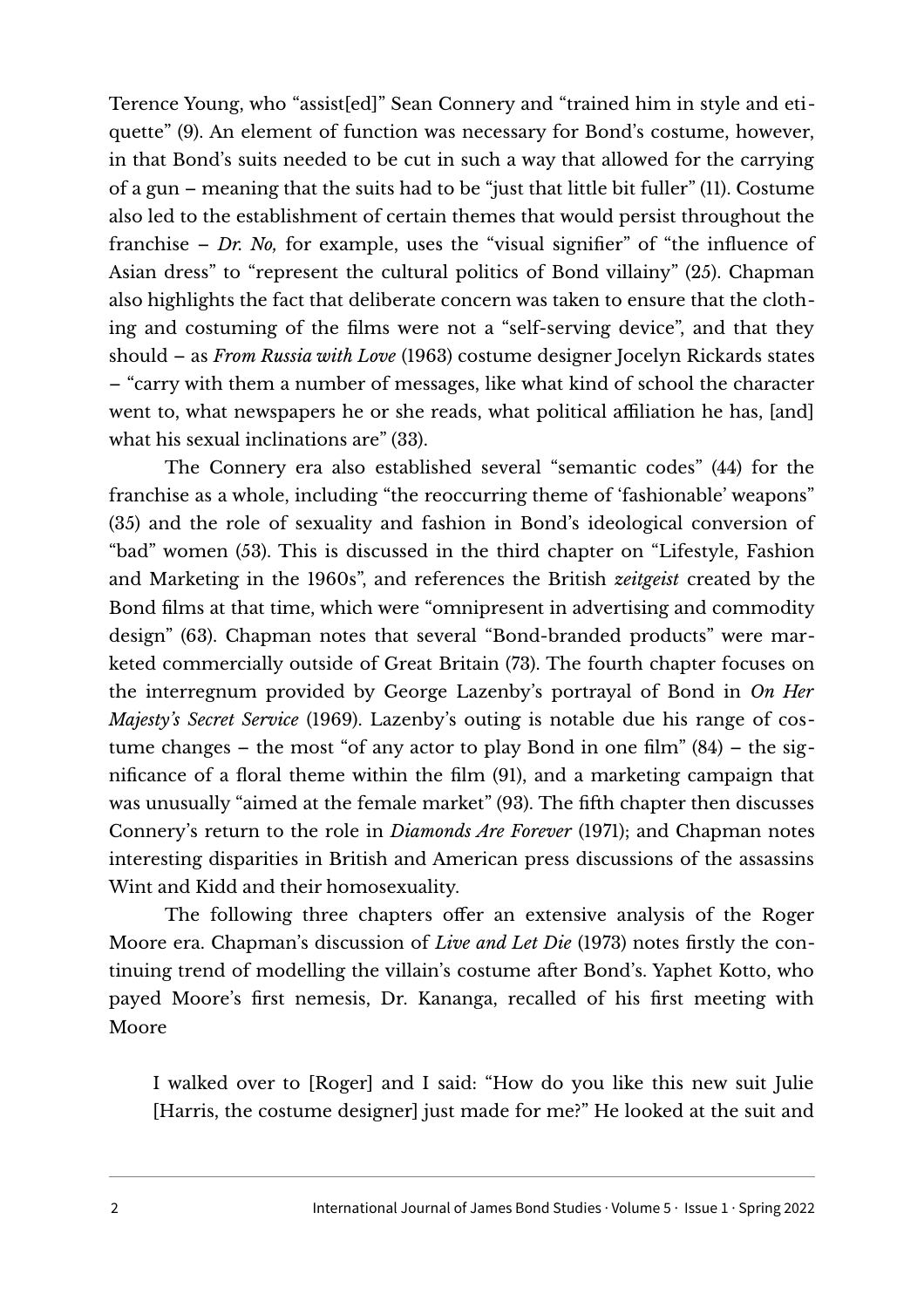looked at me and said, "Marvellous sense of humour she has, doesn't she?" (128)

In terms of Harris's visual humour, the suits had been deliberately cut to accentuate the famboyance of Kananga's villainous character, which is particularly emphasised in the purple and white two piece suits, as well as Mr. Big's "American gangster" trench coat (ibid.). *Live and Let Die* also provides a point of interest in terms of the ideological repositioning of its female characters, wherein the costumes worn by Solitaire begin to change "following sexual intercourse with Bond, becoming plainer and more Westernized in cut and style" (132), thus signalling her move away from Kananga. By contrast, *The Man with the Golden Gun* (1974) provides examples of costuming that "would later become synonymous with the dated look of Moore's Bond films" (135) - something that Chapman notes in the following chapter is perhaps "a slightly unfair argument" (146) in hindsight, given the changing circumstances of fashion and the contemporary reception of the costume choices.

The eighth chapter opens with an insight into the life and work of the tailor Douglas Hayward, before moving on to discuss the pressures felt by those that provided tailoring for the Bond flms. Del Smith, who worked for Hayward, noted

that tailors would instantly recognize where a suit had been sourced from and who tailored it, and thus it was really important to the tailor that the quality of the suit was "perfect" owing to concerns that other members of the tailoring community would be critically assessing it. (168)

This chapter also identifes the ways in which flms such as *A View to a Kill* (1985) evidence cultural diferences from previous flms, most notably in the desire for that flm "to reach a wider audience by involving more pop and rock". According to Grace Jones, who played the villainess May Day, "[the producers] defnitely wanted [*A View to a Kill*] to be a rock'n'roll MTV Bond" (185). Jones's May Day also provides Chapman with further opportunities to analyse the concept of ideological realignment in relation to Bond's sexuality (188): where in previous Bond flms an encounter with Bond would lead to a realignment of the "bad" woman, this is notably not the case with May Day.

The ninth chapter follows the evolution of the franchise into the Dalton era, beginning with the desire of the star to consciously move away from the sar